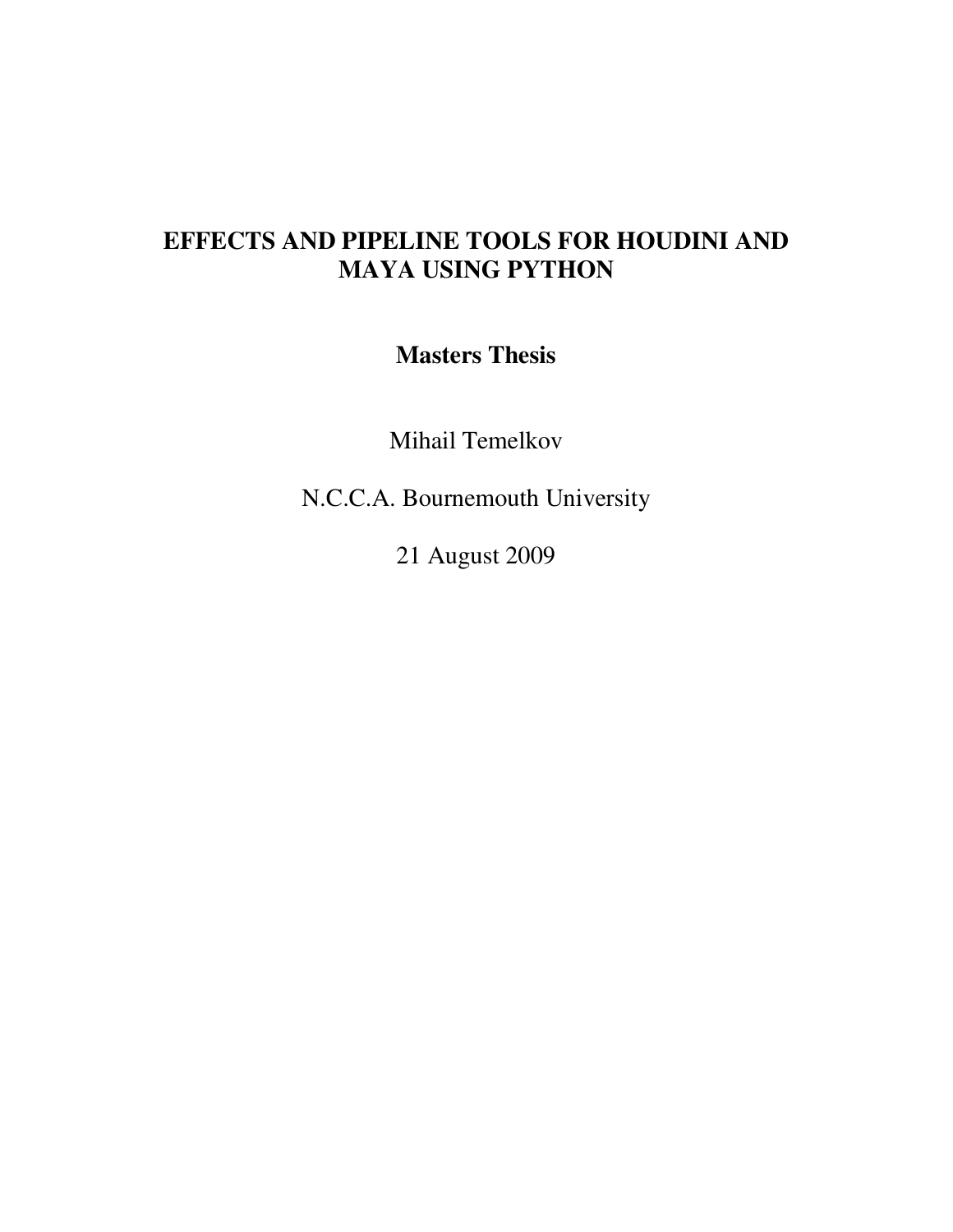## Contents

- 1. Introduction
- 2. Previous Work
- 3. Technical Background
- 4. Solution, self-evaluation, future work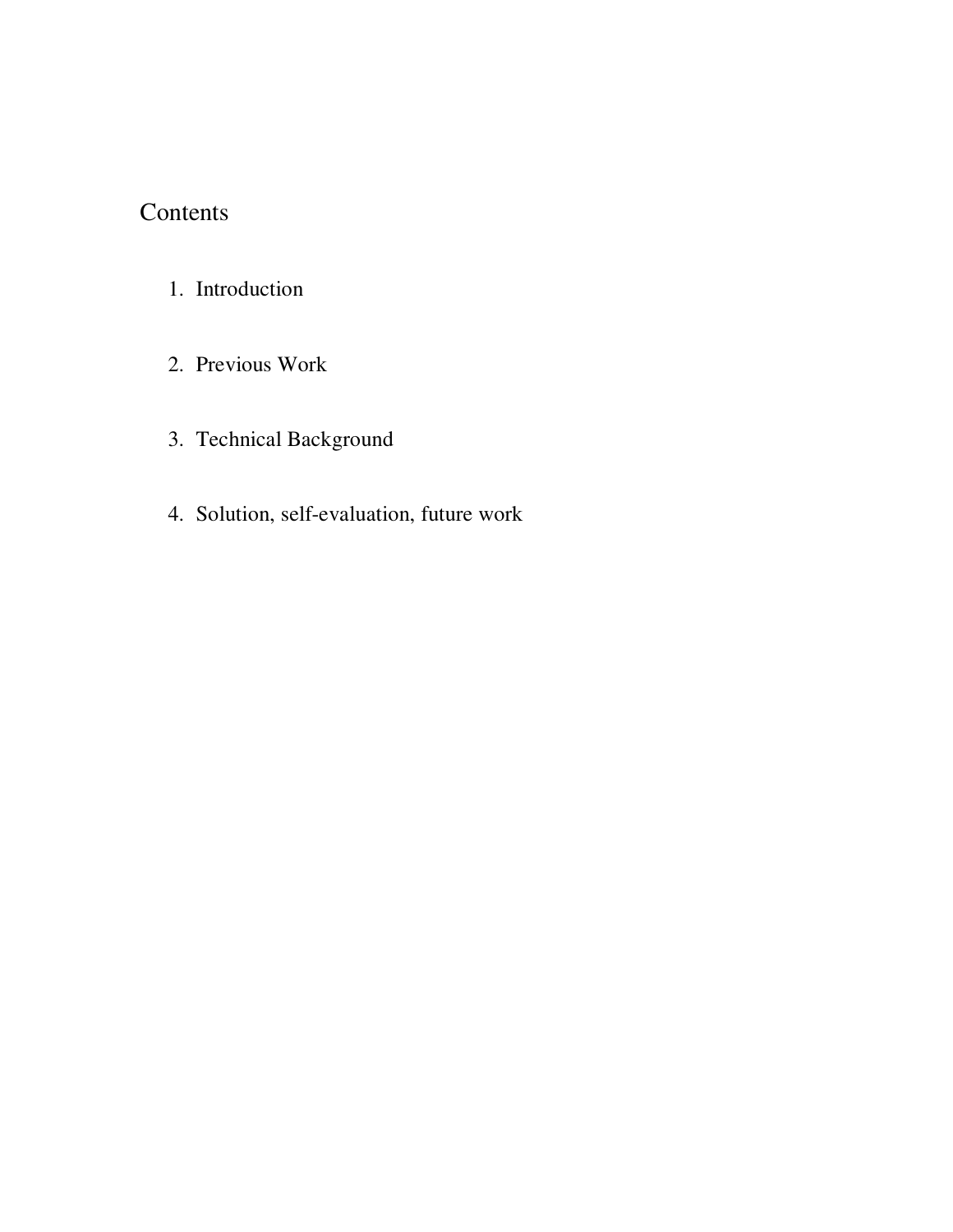#### Chapter 1

### **Introduction**

In essence, my project is about creating tools for Houdini and Maya using Python. Python is one of the most popular programming languages in the CG industry. It is known for its clear syntax, low learning curve and comprehensive library of modules. It supports both functional and object-oriented programming and is popular for rapid application development, prototyping and tasks for which speed is not the most important factor. It allows quick improvements in efficiency, which can be highly valuable in deadline driven environments.

This project was a good opportunity to increase my knowledge of the Python API's available in Houdini and Maya. Also, it involved creating a user interface using PyQt, so this was another area where I improved my skills.

The project also addressed some frequently discussed problems. One of these problems is how to easily create a particle flow in Houdini. In Maya this problem is handled by the Create Curve Flow effect tool. At present Houdini does not have such a tool.

Another common task is transferring cameras between Houdini and Maya. During a recent project I encountered this problem and discovered that the available solutions involve many steps and are error-prone.

Finally, my goal was to create tools that can benefit anyone who uses Houdini or Maya.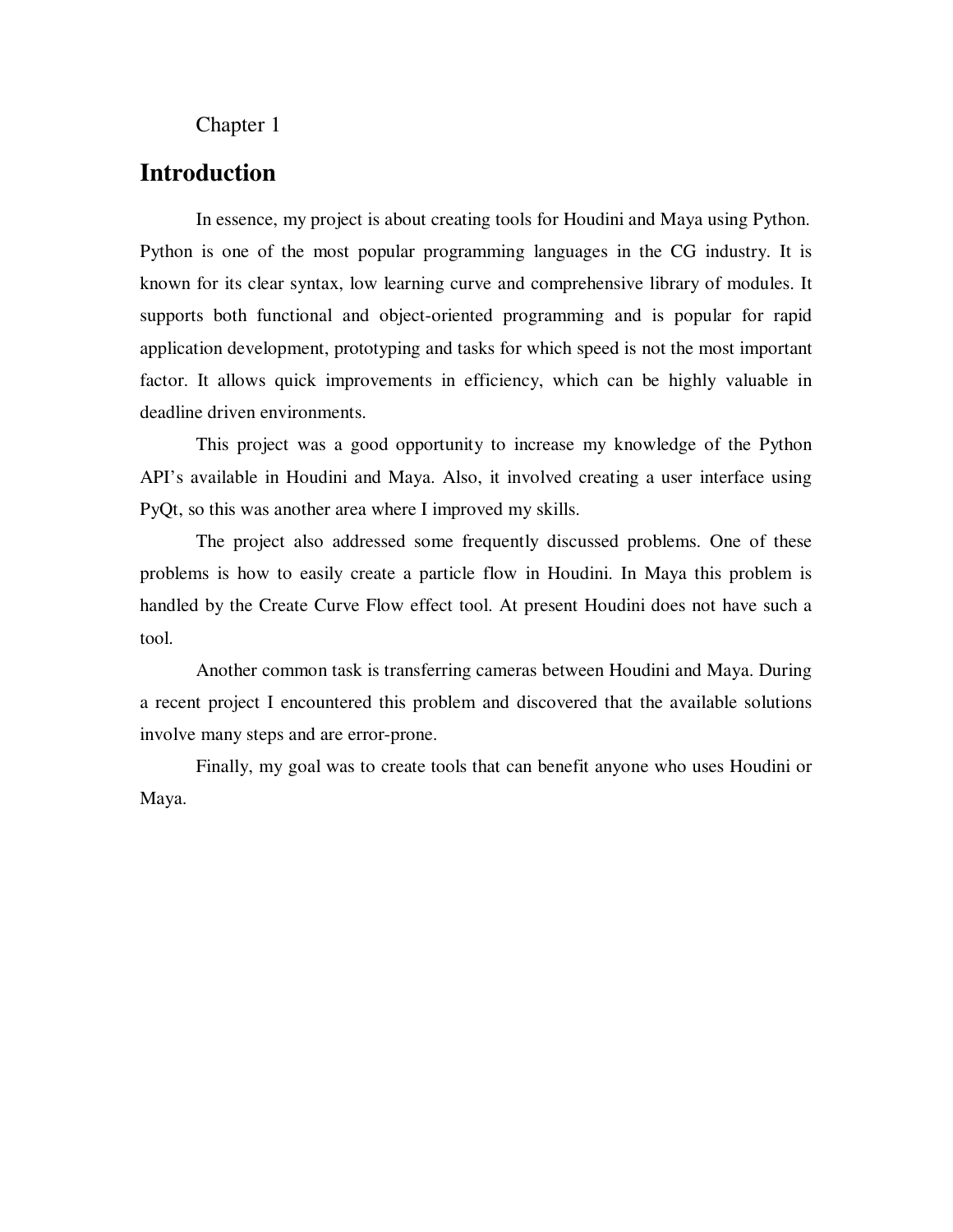#### Chapter 2

### **Previous Work**

#### 2.1 Houdini Tools

Beginning with Houdini 9 all shelf tools are written in Python. In addition, since 2007 Side Effects Software has encouraged Houdini users to adopt Python by releasing a specification on creating Python tools for Houdini, as well as two Masterclasses in the form of video lectures.

#### 2.2 Houdini Exchange Tools

Still, there are just a few user-developed Python tools. There are two downloadable shelves available on Houdini Exchange which use Python: "python manipulate", which has three tools, and "Camera from Rhino", which has a single tool. The code for these shelf tools is embedded, so it is easy to analyze it. However, these tools are quite simple. Also, neither of these shelf tools have user interfaces, so they cannot be used to learn how to created custom user interfaces for Houdini.

#### 2.3 Camera Transfer Tools

There are no widely-available tools, which automatically transfer cameras between Houdini and Maya. There is an online tutorial on SCAD's website, which describes the steps required to manually transfer a Maya camera to Houdini, but it requires running a MEL (Maya Embedded Language) script, manually creating nodes in Houdini and manually transferring camera properties such as aperture from Maya to Houdini. The process can be quite time-consuming and error-prone for users who are new to either application.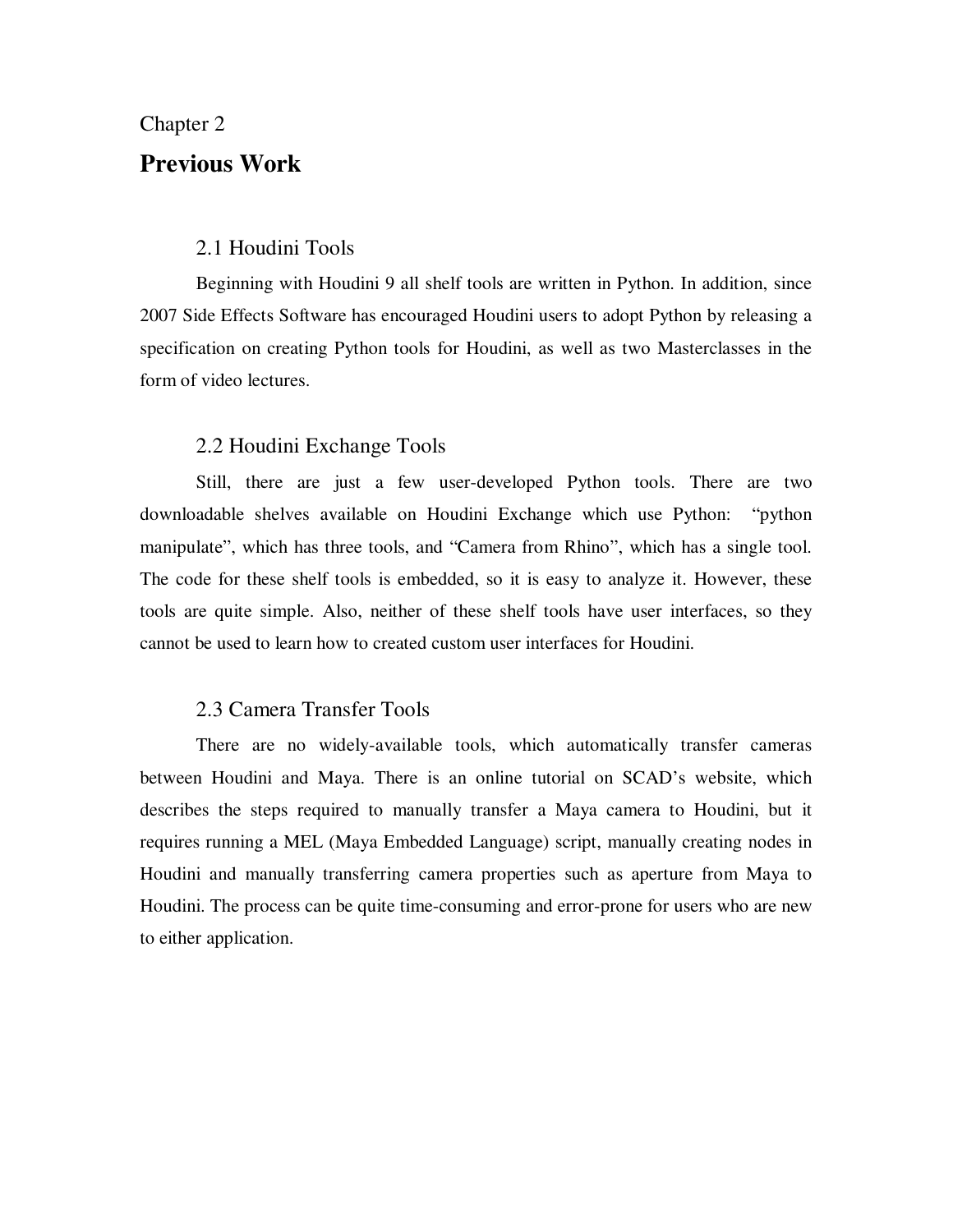# Chapter 3 **Technical Background**

One of the goals of my master's project was to be able to "port" an existing Maya effects tool to Houdini. A lot of users new to Houdini come from a Maya background and frequently get intimidated trying to master a paradigm, which is quite different from what they are used to. In view of that, it would be beneficial to recreate the look and feel of a Maya effect, while retaining the flexibility offered by Houdini. The *Create Curve Flow* effect in Maya was chosen as a suitable candidate to "port", because it has a wide variety of applications, while being relatively simple to implement in Houdini. In addition, its Maya user interface is straightforward and contains parameters, almost all of which have direct counterparts in Houdini – the notable exception being "goal weight".

Python was chosen as the language to be used to "migrate" the effects tool, because of its ease of use, portability and the fact that it is supported by both applications. Since version 9.5 Houdini had added really strong support for Python via the Houdini Object Model (HOM). HOM is a fully object-oriented implementation, which offers more flexibility than HScript. Maya too offers support for Python since version 8.5, even though its implementation is closer to being just a wrapper for MEL. Since the goal was to create a tool that can be distributed to the Houdini community, portability was very important. Python met that criterion as well – when a Python module is imported, the source code is compiled automatically. The compiled version can then be used on machines running different operating systems without any further need for have a copy of the source code available for each environment.

Since Houdini does not have a user interface toolkit, external toolkits were evaluated. The two most popular UI toolkits for Python - wxPython and PyQt, were considered. PyQt was chosen because of its excellent documentation and the existence of an intuitive visual designer.

PyQt does place certain limitations however. One such limitation is the fact that PyQt widgets do not support float values. Since the user interface of Maya's *Create Curve Flow* effects tool features several controls allowing float values, it was important to overcome this limitation.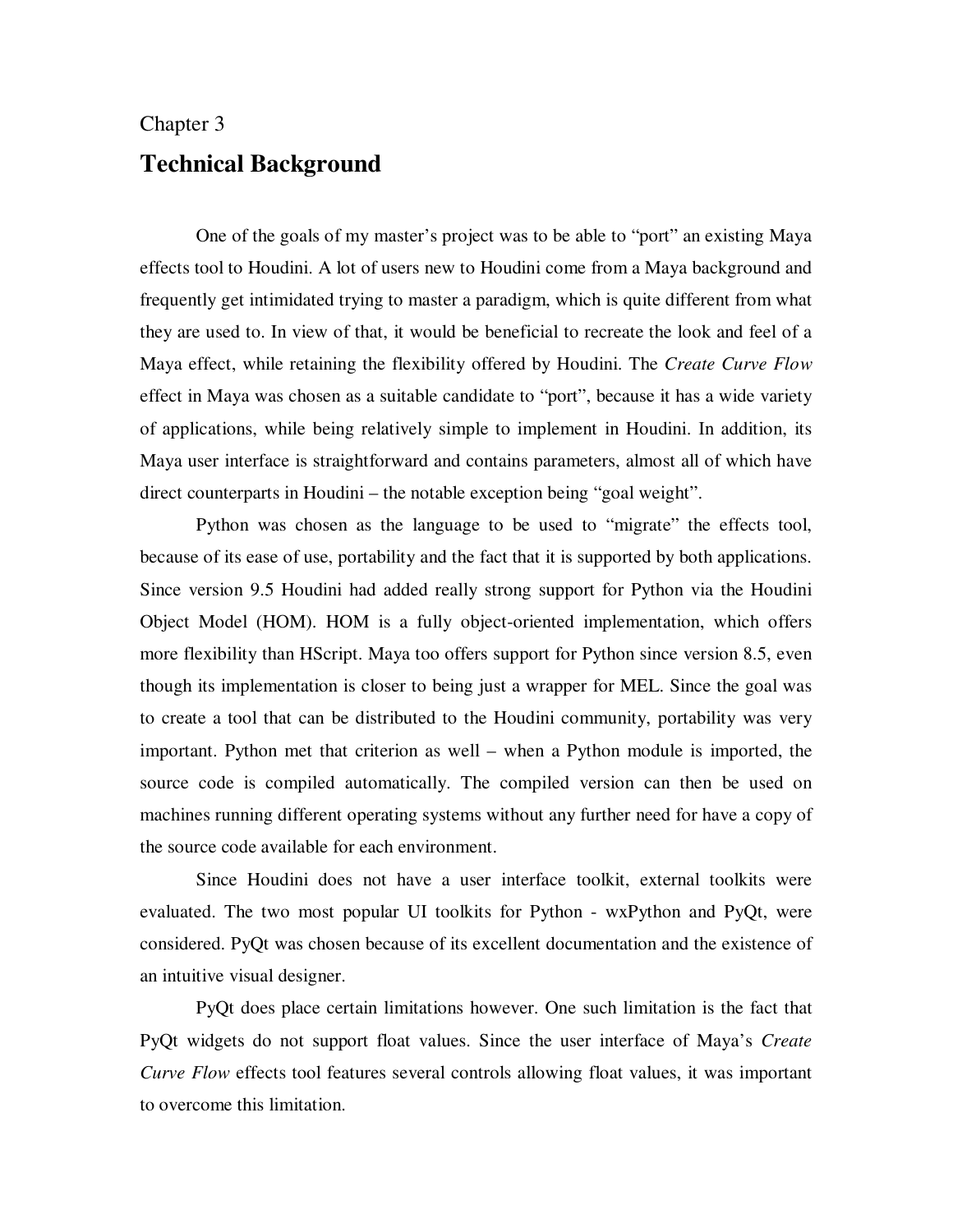Another limitation was imposed by PyQt's "signals and slots" mechanism, which requires that the data type of the value emitted by the signal (event) must be matched by the data type of the parameter passed to the slot (event handler). This meant that it would not be possible to link directly a text field (known as a 'line edit widget' in PyQt) and a horizontal slider. Again, it was important to preserve the look and feel of the Maya user interface, and a workaround was necessary.

In contrast, the goal of the camera transfer tools was not to match the look and feel of Maya's interface, but to make sure that camera data is transferred accurately between Houdini and Maya. At the same time, it was preferable to give users flexibility over the range of animation they could transfer.

Any time data is transferred between different applications variables like units and scene settings become important factors. For example, transferring camera aperture between Maya and Houdini requires a "conversion" – Maya's aperture data needs to be scaled by a factor of 25.4 to derive the aperture in Houdini. In the course of doing research for this conversion process, I came upon information that led me to believe that Maya does not handle vertical camera aperture accurately. The rationale is explained at the end of Appendix C, chapter 7: Importing a Houdini camera).

Still another kind of problem I encountered was due to the fact that it is difficult to determine which Houdini channels are animated using the Python API. Originally I had relied on methods, which return information about channel keyframes. Since this approach does not take into account channels driven by CHOPs, I tried using the method hou.Parm.isTimeDependent(). However, while testing in different versions of Houdini, I discovered that it did not behave correctly in older versions, and even in the later versions it would produce inconsistent results between keyframed and CHOPs-driven channels. As a result, I developed my own algorithm of determining whether a channel is animated or not. It led to some efficiency gains and made the data transfer process more robust.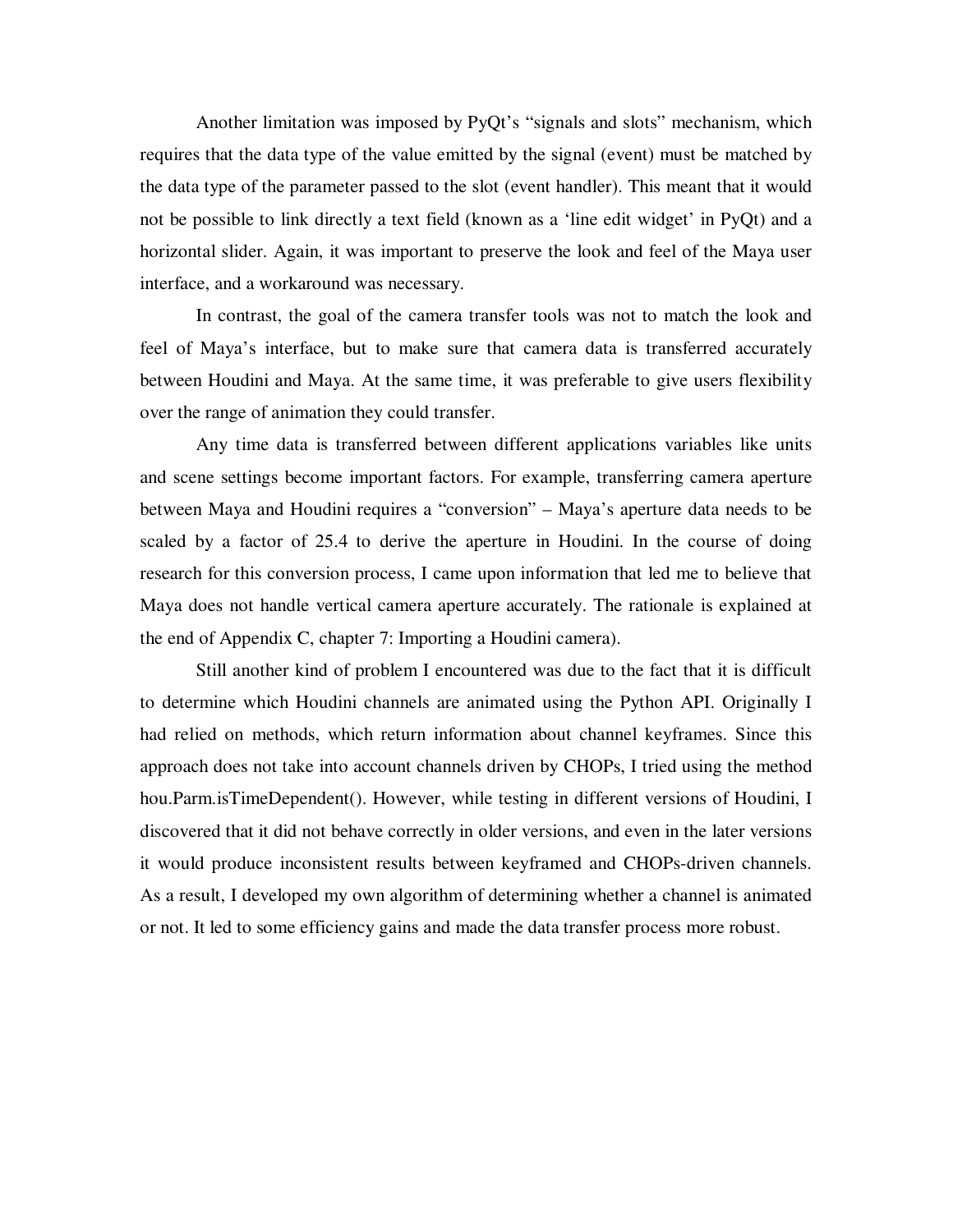# Chapter 4 **Solution, self-evaluation, future work**

#### 4.1 Particle tools

 Note that this section contains a summary of the solutions I have developed. For the full versions of these solutions, including a number of screenshots, please refer to appendixes C, D, E and F, which are user guides for the various tools.

The first tool that was implemented was the particle Curve Flow tool for Houdini. The original goal was to have its interface look and behave like the interface of Maya's *Create Curve Flow* tool. The two problems posed by PyQt were solved by sub-classing class QLineEdit in a custom module called *mt\_widgets* (please refer to Appendix B, Python Module List, for a listing of the module's methods, or to the included source code). The solution was not difficult to implement and I could have done it sooner – instead I had spent too much time trying to find a solution using PyQt's API.

After ensuring that the Houdini particle flow tool's user interface matches exactly the user interface of the original tool in Maya, the next goal was to match the resulting look. Almost all Maya particle parameters – emission rate, lifespan, etc., have direct counterparts in Houdini and it was relatively easy to match roughly the look of the curve flow effect. Matching the output of the two tools exactly became more challenging. While the Maya tool creates expressions to control the particle motion, the most intuitive way to create the effect in Houdini is using an Attractor POP, which is influenced by forces. Balancing these forces to create an acceptable result can be time-consuming, adding another constraint – to match exactly the Maya look, can be too burdensome. The decision was made to abandon the intention to match exactly the Maya look of the effect and instead to leverage Houdini's strengths – instead of going for a specific look to add extra controls which would allow the user to create a wide variety of effects.

In addition, due to Houdini's strong support for proceduralism, the restrictions imposed by the Maya tool do not need to exist in the Houdini variant. For example, in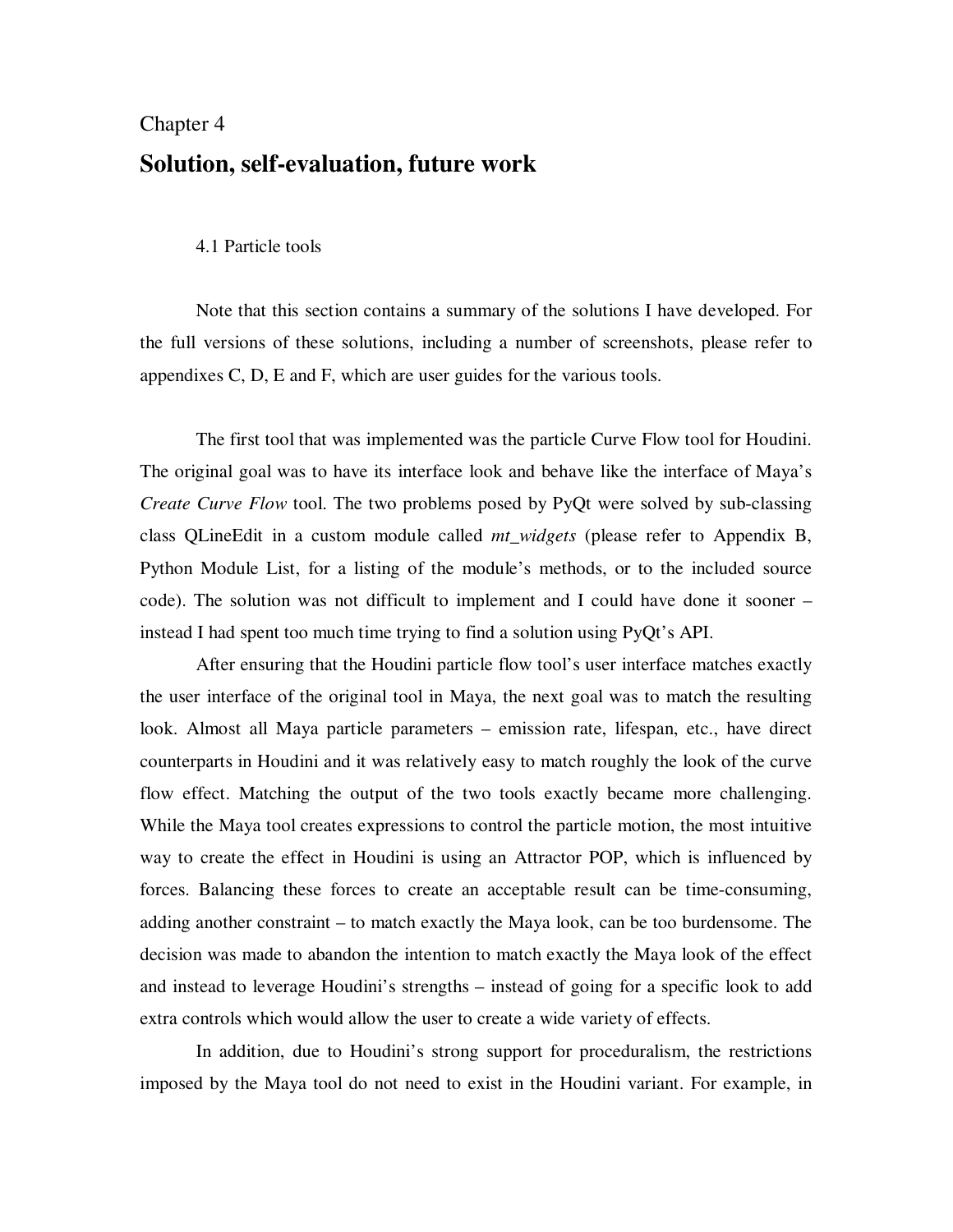Maya once a curve flow is created, the user cannot change the number of segments or the number of sub-segments. In Houdini, varying these parameters is preferable, because it allows interactive experimentation with the geometry along which the particles flow. (Please refer to Appendix D and Appendix E, section *Modifying an existing setup*).

The emphasis on flexibility led to the decision to split the original curve flow tool into two tools – a curve flow variant and a surface flow variant. Instead of using an Attractor POP, the surface flow setup uses a Creep SOP to transport the particles along the surface. This variant allowed achieving some elusive goals. For example, using an expression can ensure that the particles will traverse the surface in a precise amount of time. The surface flow variant also allowed closely approximating the effect of particle goal weight. Neither of these was easily achievable by the curve flow variant.

Creating two particle flow tools increased the research and development time, but it also forced code reuse and the segregating of frequently used functions into "utilities" modules (please refer to Appendix B for a listing of modules). Houdini-specific operations like displaying a helpcard in Houdini's help browser were separated in a module called *mt\_hou\_utils*, whereas application-agnostic functions were separated in a module called *mt\_generic\_utils*. The same approach was used later during the development of the camera transfer tools, when the *mt\_maya\_utils* module was added.

In terms of using Houdini's functionality to make the particle tools more flexible, various approaches were used – channel references, expressions, Switch SOPs controlled by spare parameters existing at the geometry object level, toggle controls activating/deactivating other controls.

In some cases adding flexibility required adding extra logic to clean up redundant nodes. For example, before a new flow setup is created, a new Null node is attached to the guide curve. That Null node is then referenced by the new particle flow network. Extra logic was added to find and delete "orphaned" Null nodes to avoid clutter and potential errors. The same logic was used later in one of the camera transfer tools to delete orphaned CHOP networks.

The main goal of the flow tools – allowing users to create a particle flow easily, was achieved. In addition to listening for the stand 'click' behavior, Houdini allows to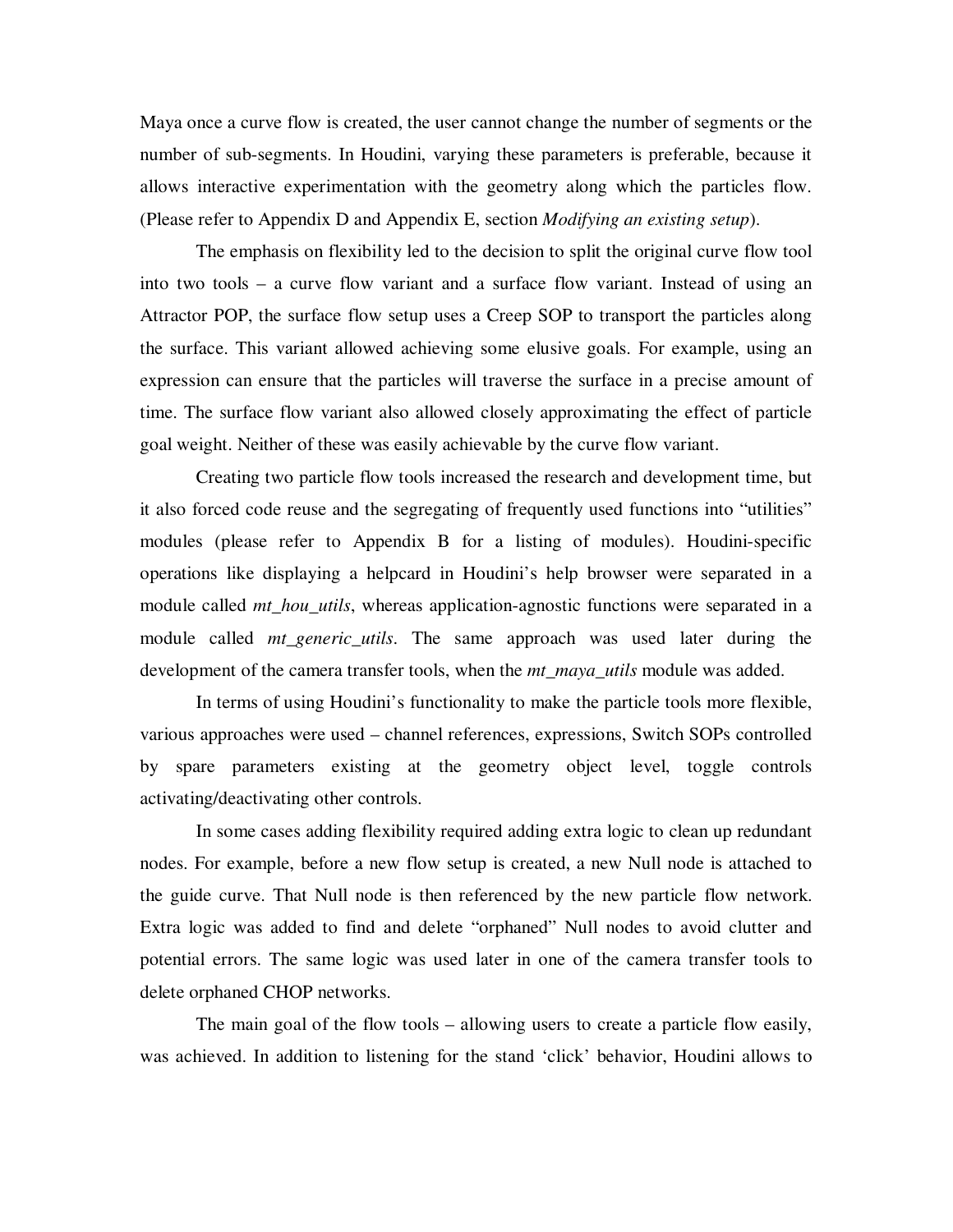distinguish between clicking and ctrl-clicking the tool's icon. As a result, the tools can automate the flow setup process completely (when the tool's icon is ctrl-clicked).

The two variants work as expected, even if they don't create the same flow as Maya's tool would create given the same parameters. The curve variant is less predictable, as it is difficult to balance the forces, which affect the particles. My expectation is that compared to the surface flow variant it would take a greater number of additional flow shaping/controlling nodes to produce directable results.

Prior to deciding to create the camera transfer tools, I tried to create particle fluid versions of the curve/surface flow tools. I could not find a intuitive, easy to set up and relative quick solution. Once Houdini's particle fluids become faster and more directable, it would be useful to create fluid flow tools. A good benchmark is Realflow and it's Dspline tool.

#### 4.2 Camera Transfer tools (please refer to Appendix C):

The goal of automating the camera transfer process was to make it easier, faster and more robust. Besides scripting all the steps described in the tutorial that inspired these tools, I added data validation for a variety of scenarios. The bulk of the time was spent testing various use cases on different Houdini builds. It became apparent that tests should first be done on the earliest Houdini builds, because they have the least Python support and certain methods don't behave as expected on the earlier builds. For example hou.Parm.isTimeDependent() produced different results in the different builds given the same data. This realization forced me to come up with my own algorithm of determining whether a channel is animated or not. It simply counts the number of unique values over a given frame range. If the number of unique values equals one, the channel can be considered static. The same algorithm was used to determine the number of animated channels in Maya, during the process of exporting a camera. The method used originally was to check if a channel is "connected", but it turned out that in some cases – e.g. animation driven by a motion path, that is not a guarantee that the channel's values will change over time. In summary, while trying to find an error-proof method of separating static from animated channels, I ended up making efficiency gains.